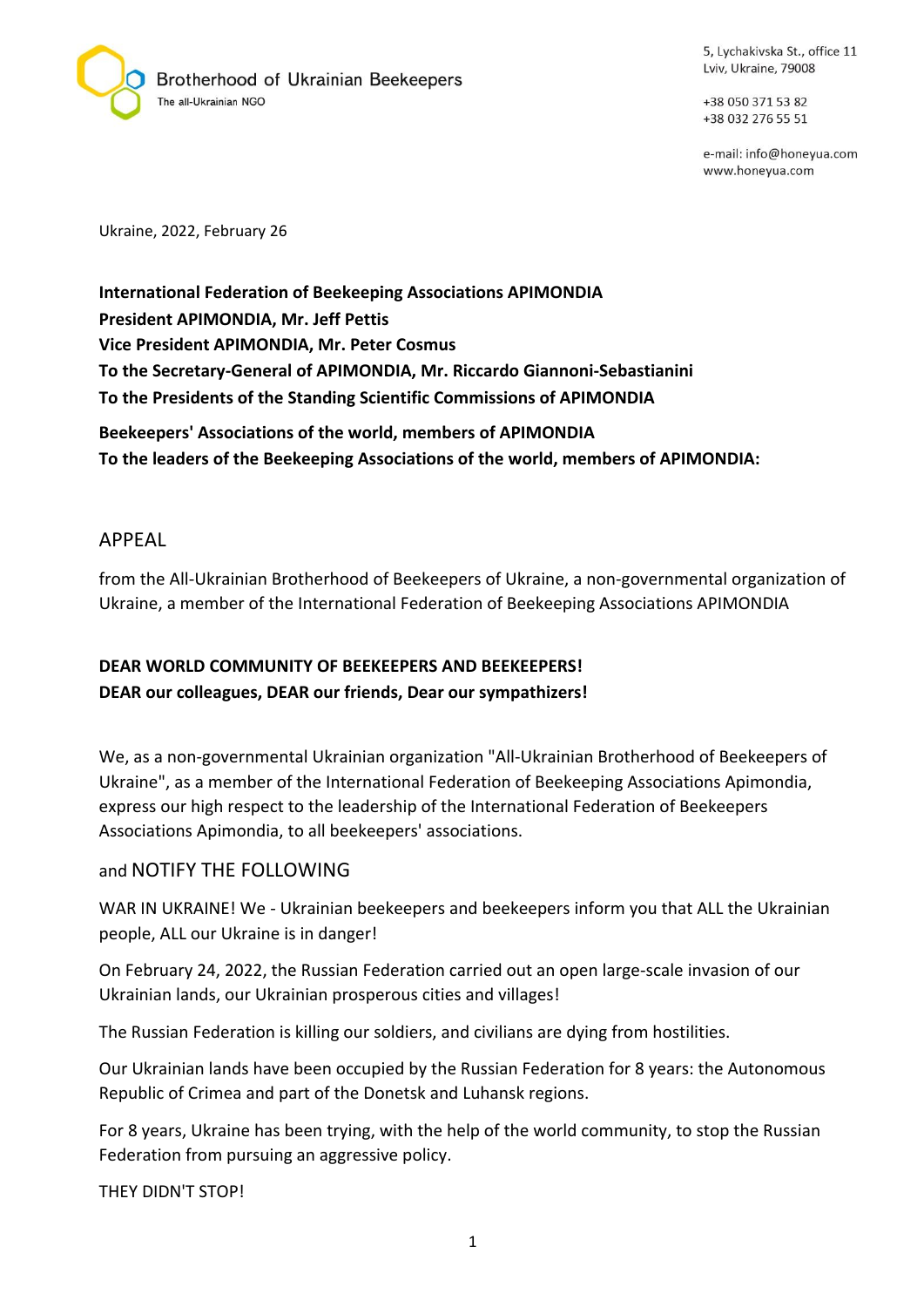

5, Lychakivska St., office 11 Lviv, Ukraine, 79008

+38 050 371 53 82 +38 032 276 55 51

e-mail: info@honeyua.com www.honeyua.com

The war started and fought by the Russian Federation in Ukraine is a global challenge for all peoples of the planet!

And the representatives of the beekeeping communities of all countries of the world, all five continents SHOULD NOT BE AWAY.

WE INVITE EVERYONE to stand up with the Ukrainian people, with Ukrainian beekeepers under the flags of PEACE and against the military aggression of the Russian Federation!

Ukraine is a peaceful country. We have our way, we follow it, without encroaching on the freedoms and rights of other peoples. And the Russian Federation wants to bring Ukraine to its knees, wants to deprive Ukrainians of the right to build a democratic society on their land and deprive Ukrainians of the right to grow economically and protect the future of their country and their children.

## WE CALL FOR THIS APPEAL

**1. President of the International Federation of Apimondia Beekeeping Associations, Mr. Jeff Pettis,**

**Vice - President of the International Federation of Beekeeping Associations Apimondia, Mr. Peter Cosmus,**

**Secretary General of the International Federation of Beekeeping Associations Apimondi, Mr. Riccardo Giannoni-Sebastiani;**

**Presidents of standing scientific commissions of the International Federation of Apimondia Beekeeping Associations:**

1.1. Immediately stop all measures to prepare and hold the 47th International Congress of Apmondia in the Russian Federation on September 5-10, 2022, due to the fact that international advertising of the Russian Federation in the context of large-scale military aggression of the Russian Federation in Ukraine is INADMISSIBLE!

1.2. Cancel the holding of the 47th International Congress of Apmondia in the Russian Federation on September 5-10, 2022.

1.3. Exclude the Russian National Union of Beekeepers from the International Federation of Beekeeping Associations Apimondia.

1.4. Urgently recommend the Russian National Union of Beekeepers to appeal to the President of the Russian Federation, to the Government of the Russian Federation to immediately stop the military aggression in Ukraine.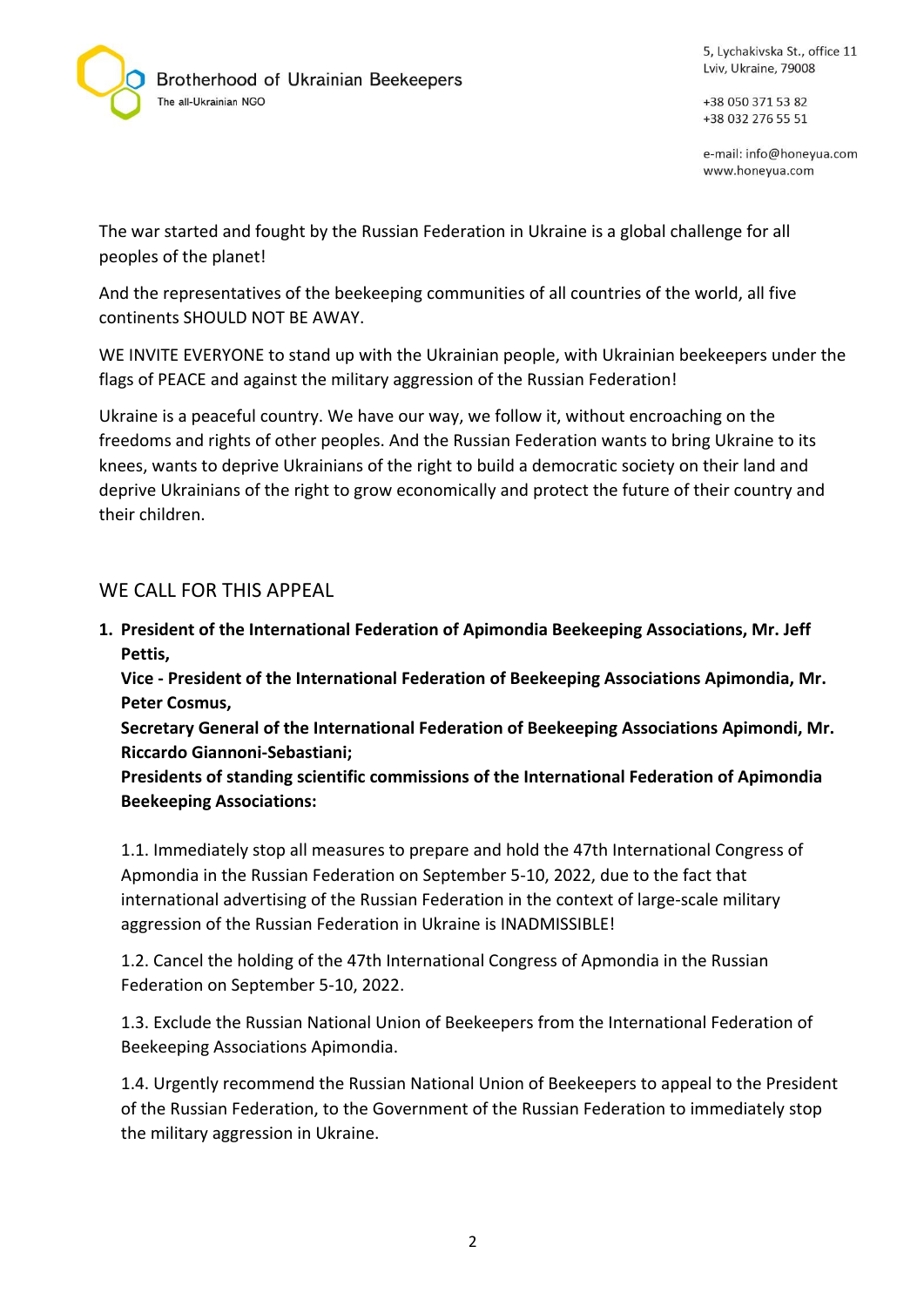Brotherhood of Ukrainian Beekeepers The all-Ukrainian NGO

5, Lychakivska St., office 11 Lviv, Ukraine, 79008

+38 050 371 53 82 +38 032 276 55 51

e-mail: info@honeyua.com www.honeyua.com

### **2. Beekeepers' Associations of the world, members of APIMONDIA To the leaders of the Beekeeping Associations of the world, members of APIMONDIA:**

2.1. Submit as soon as possible its Official Appeals to the Management of the International Federation of Beekeeping Associations Apimondia with a strong demand:

- To stop all activities related to the preparation and holding of the 47th International Congress of Apimondia in the Russian Federation on September 5-10, 2022, with a request to cancel the 47th International Congress of Apimondi in the Russian Federation;
- Exclude the Russian National Union of Beekeepers from the International Federation of Beekeeping Associations Apimondia.

2.2. Publicly boycott everything related to the promotion, preparation and holding of the 47th International Congress of Apimondia in the Russian Federation, do not give your consent to participate;

2.3. Ask the Governments of their countries as soon as possible to urge: Take all measures immediately to cut off the Russian Federation from SWIFT; Prohibit Russian banks from creating correspondent accounts in US dollars with American banks; Protect Ukrainian airspace; Bring NATO peacekeeping troops to Ukraine; Immediately grant Ukraine the status of a candidate for accession to the European Union, accept Ukraine into the EU in express mode, give Ukraine the opportunity to gain access to EU funds for reconstruction;

2.4. To appeal to the members of their Beekeepers' Associations of the world, all five continents to call for informational and humanitarian support of the Armed Forces of Ukraine and all Ukrainians who courageously oppose the brutal military aggression of the Russian Federation in Ukraine.

THE ARMED FORCES OF UKRAINE took over the entire blow of the military machine of the Russian Federation.

THE ARMED FORCES OF UKRAINE are desperately and heroically defending their land, their people.

BUT all actions are aimed at protecting the entire European community, because Ukraine is a path for the Russian aggressor to European countries.

Ukraine today is on fire, a hellish fire that spares neither women, nor children, nor people of the older generation!

Infrastructure facilities are being destroyed by the Russian aggressor throughout Ukraine, and residential areas and private houses of civilians are under fire.